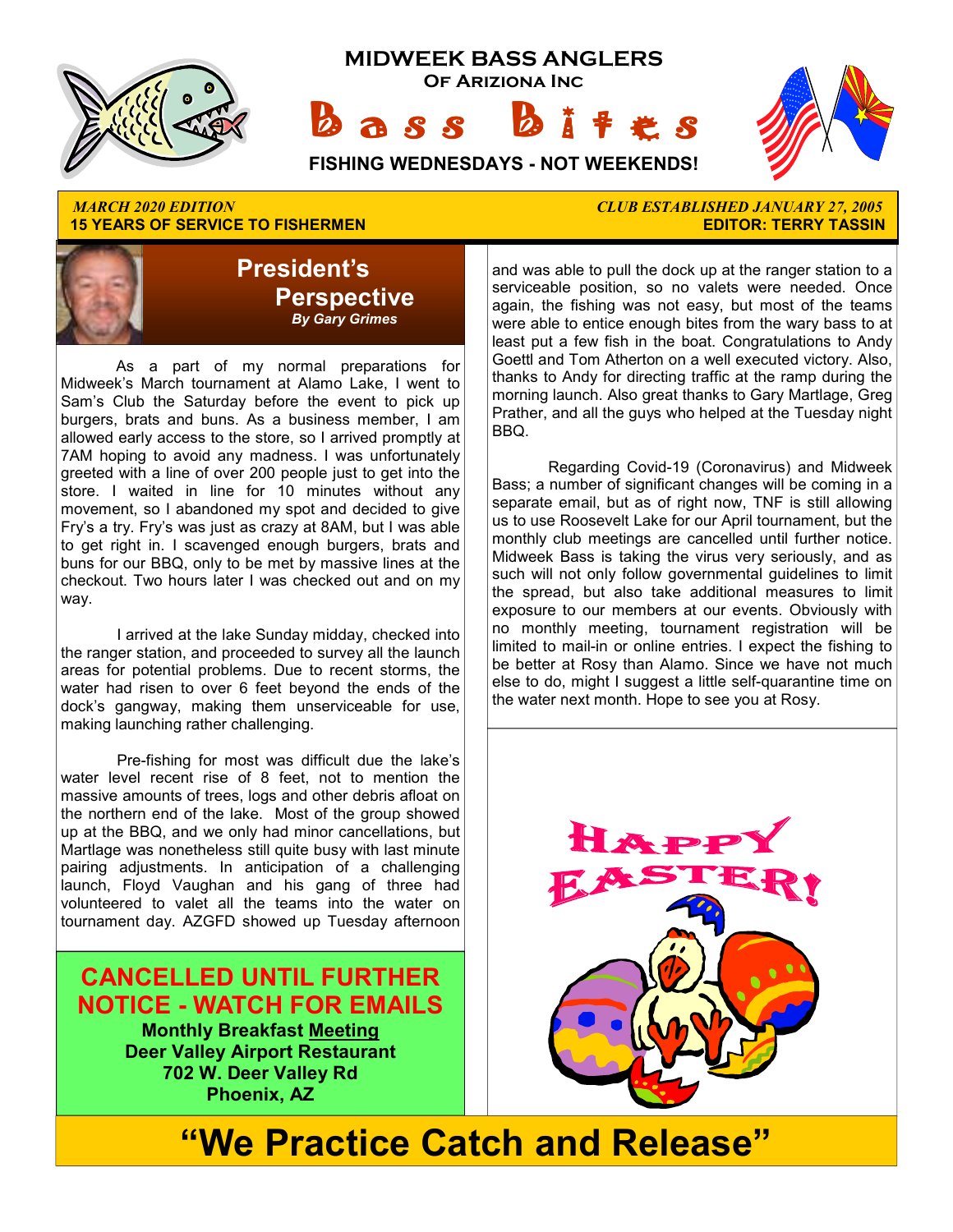

#### **Tournament Report Lake Alamo March 18, 2020**

 Some of this and a little of that might best describe the lures that caught fish at this tournament. Dropshot, jigs, cranks, Senko's, etc, were all put to good use to make this event a fun, fish catching experience.

 The tournament started off at about 6:15 AM with boats heading up river, down river and all points in between! The tournament weather was a little on the rainy side with water temps around 61 degrees in most of the lake. Fish were caught from the dam to where the river enters the lake.

 All but two teams weighed fish at this tournament, and all but one fish were released back into the lake to live and fight again another day. Now let's hear from our winners.

### **Team Andy Goettl & Tom Atherton Catch 4.51 lber Win 1st Place Team & 1st Place Big Fish**

Taking home **1st Place,** Team **Andy Goettl & Tom Atherton** brought to the scales the winning creel of five bass weighing 11.77 lbs. Thanks to Tom's 4.51 lb bass the team also won **1st Place Big Fish** honors.

*Andrew Goettl:* So, it had been a few years since I was a member of this fun club, and on a whim, I decided to renew my membership last month. Unfortunately, I was unable to make Martinez, as it is my favorite body of water in the State, but I made the effort to sign up for Alamo.

 Now, I had just fished Alamo on 7 March with Bass Junky. Although I didn't catch any big ones, I knew what I needed to do to find fish. I thought I was pretty good to go, but Mother Nature had other plans. After 4 days of rain, Alamo came up roughly 10 feet above "full

### **Next Meeting - Next Tournament**

Our next club meeting for 2020 scheduled for **Wednesday, 1 April** starting at 8:00 AM, at **Deer Valley Airport Restaurant (just one mile** north of I-101 at the intersection of 7th Ave & Deer Valley Road) **has been cancelled** due to the Corona Virus situation. Pairings will be announced when completed, by email.

The next club points tournament is scheduled for **Lake Roosevelt** on **22 April 2020.** Club launch headquarters and weigh-in location will be announced. Tournament hours are **Safe Light to 3 PM.** 



*1st Place Andy Goettl & Tom Atherton* 

pool" and the water turned to chocolate milk. I knew I didn't have the time to get out and pre-fish, but from the sound of it, I didn't miss anything.

 I met Tom Atherton for the first time at 4:30AM that morning getting the boat ready for the day. Now at the club draw meeting, I looked around for Tom, and although he wasn't there, more than a few of the guys came up to me to tell me that Tom Atherton could fish. Not only was I lucky enough to get the #1 start slot, but it soon became evident that I drew a great partner for the day.

 Tom was quiet but I could tell he was up for anything. That proved to be invaluable because flipping heavy baits all day can wear on you, and it is particularly tough in a pouring rain. Tom stuck with me all morning as we tried to find a reaction bite and we flew around the lake for the first couple of hours looking for familiar spots that were under 15 feet of brown water and drift wood.

 On a whim I tied on a black Spro Frog and almost immediately missed a blow up. So I stuck with it for a few more casts and got another not long after. That fish missed the frog completely and I followed the strike up with a Senko and put him in the boat.

 After that we moved around a bit, and I never got another hit on the frog. Tom and I picked up creature baits and started pitching. I can't fully recall the order they came in, but I put one more in the live-well, and Tom blasted three in pretty quick succession - one of which was the tournament's big fish. The 4.51 pounder he put in the tank sealed the win for us. I caught a couple of more before heading to weigh-in, but we were unable to cull any fish.

 Tom culled one more out, but for the most part we had our weight by 1PM) or so. The rain didn't bother me at all because I knew my partner likely had won us the day with his fish. Tom didn't believe it, but I told him I thought he had won it for us. I knew it was going to be a slugfest, and Tom had figured out a detail that I don't think a lot of guys did.

 I can't say enough about Tom Atherton; great guy, good stick, and I will gladly share the boat with him anytime.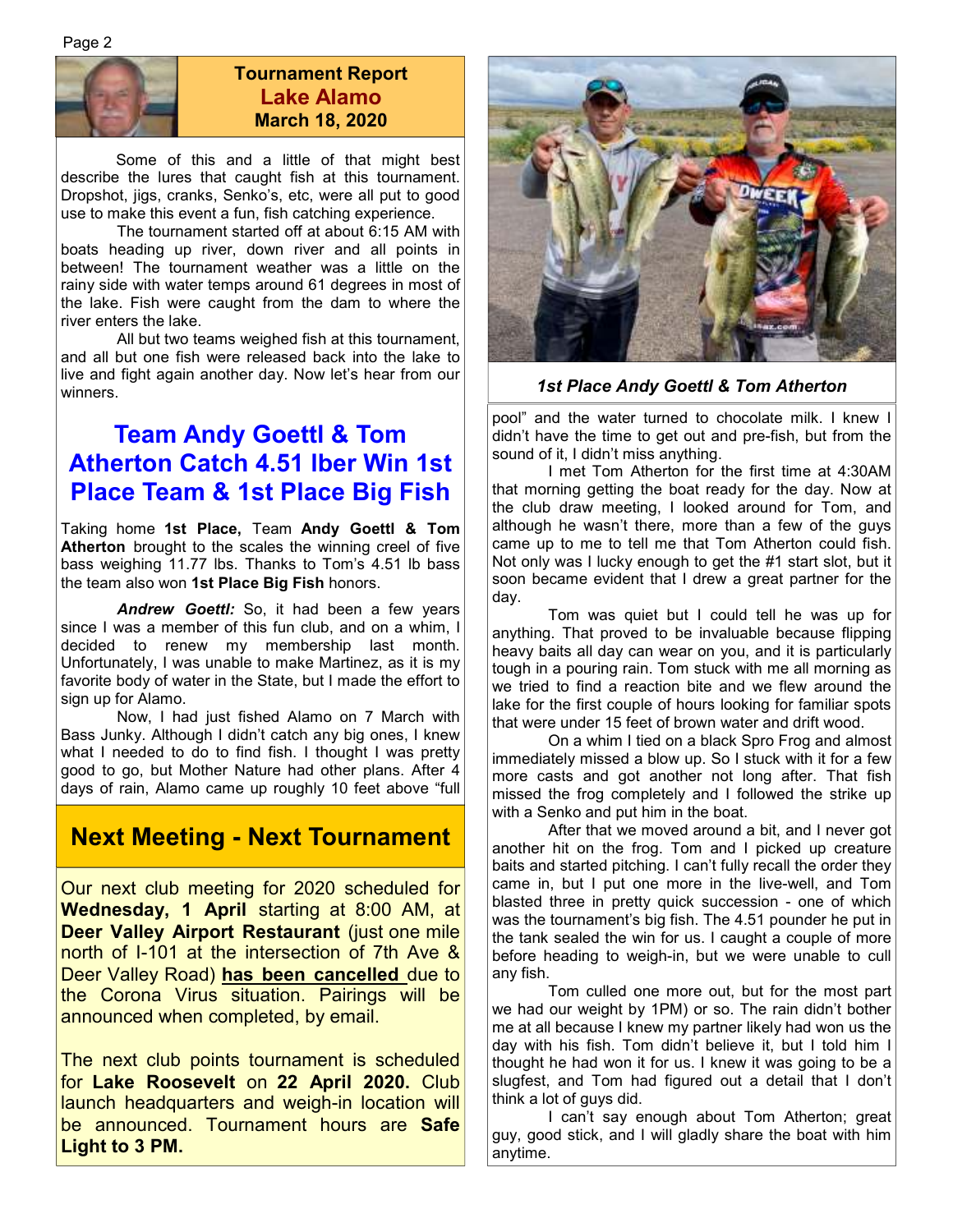*Tom Atherton:* Thanks to everyone that helped with the cookout and the weigh-in team. I met Andy the morning of the tournament. Neither of us had the opportunity to prefish, so we "just went fishing". I started throwing a Texas rigged worm with no takers, switched to a spinner bait, same results. Andy was throwing a frog and had two blow ups but didn't hookup. He threw a Senko back into the same spot and caught one of those fish! I tied on a buzz bait thinking there may be a top water bite, with no action though. We both went to flipping bushes with a Texas rigged Yamamoto cowboy in green pumpkin, that is how I caught our big fish in about 6 feet of water swimming it back to the boat. I think we caught about 7 fish that way and were able to cull out a few smaller ones. I enjoyed fishing with Andrew and look forward to fishing with him again in the future.

### **Lou Hirlemann & Tom Savage Catch Fish From One Spot For 2nd Overall**

In **2nd Place** Team **Lou Hirlemann & Tom Savage**  weighed five bass for a total weight of 10.76 lbs. Tom's 3.29 lb bass took **2nd Place Big Fish** honors for the team.

 *Lou Hirlemann:* I hope everyone is still healthy, after a cold wet Alamo. Fishing was slow but I got our first fish on my first cast of the morning with a buzz bait. Our next fish came from flipping in the first couple hours of the day. Around 10:30 Tom got 2 fish in a 30 yard stretch but we kept moving. After a couple hours and no bites we went back to Tom's spot and finished our day there with Tom catching our big fish in that area on a Texas rig brush hog.

 *Tom Savage:* I wasn't going to fish this tournament because my nine year old grandson is in little league baseball and l am helping his dad coach the team. Well because of the virus the little league cancelled all games and practices, so Sunday night I called Mr. Martlage and he said come on up and we'll find you a partner. Gary did a mini drawing and put me with Lou Hirlemann. Great! Lou and I fished Tuesday and were only able to catch three fish. We didn't have any kind of a pattern, so we decided to start the tournament where we caught the biggest fish on Tuesday. That was a good decision because Lou's first cast with his world famous buzz bait put our fist fish in the boat, great start. After several hundred casts, Lou with his buzz bait and I with spinner bait we decided to do something different. We went down river to the trees. Lou put the SS Minnow in the thick stuff where the only thing you could do was pitch

#### **Membership**

As of March 201 2020 the Midweek Bass Anglers of Arizona consists of **114**  dues paid active members.



*2nd Place Tom Savage & Lou Hirlemann*

in between the junk. It wasn't long before I heard fish! I grabbed the net and ran to the front of the boat, only to have Lou say I lost him and I'm hung up. I put the net down and got back to my spot about the same time Lou was flipping that same fish into the boat, he was still on, just stuck. Great job Lou!

 We left there and started fishing the cedars in back of a nearby cove in shallow water, where I was finally able to help with a couple of fish on a Texas rig baby brush hog. That makes four, one more to go. We left there for another nearby cove and fished some more junk, but nothing happened. Captain Lou says let's go back to where you caught your two fish. I say, works for me. I stay with the brush hog and was able to catch what turned out to be the second big fish of the tournament. Now we're high fiving; that makes five keeper bass. Lou switches to the same baby brush hog and catches one that we're able to upgrade with. I end up catching a small one that we throw back. It was a tough day fishing, but it turned out to be a lot of fun. Thanks Lou for putting us in all the right places. Congratulations to Andrew Goettl and Tom Atherton for their win.

### **Team Baca & Sheldahl Speed Fish For 3rd Place Finish**

Team **David Baca & Mark Sheldahl** weighed five bass for 10.74 pounds and took home **Third Place** honors. Mark's 3.75 pound Catfish took **Goon Fish** honors for this event.

*David Baca*: First of all a great big thanks to all of those responsible for another enjoyable Midweek Bass tournament and to those in the weigh-in team who were ready to do a great job, rain or shine. Also big congrats go to Andrew and Tom on their win. I want to thank my partner "Mr. Mark". Mark Sheldahl was a blast to fish with and also a very good fisherman. We had a lot of fun even in the rain and caught a lot of fish and lost a few good ones, mostly because of my laziness that day. After I heard that a lot of fish were on the beds a week earlier before the lake came up 10 feet, we decided to focus on going into the larger coves until we got to about 18 feet of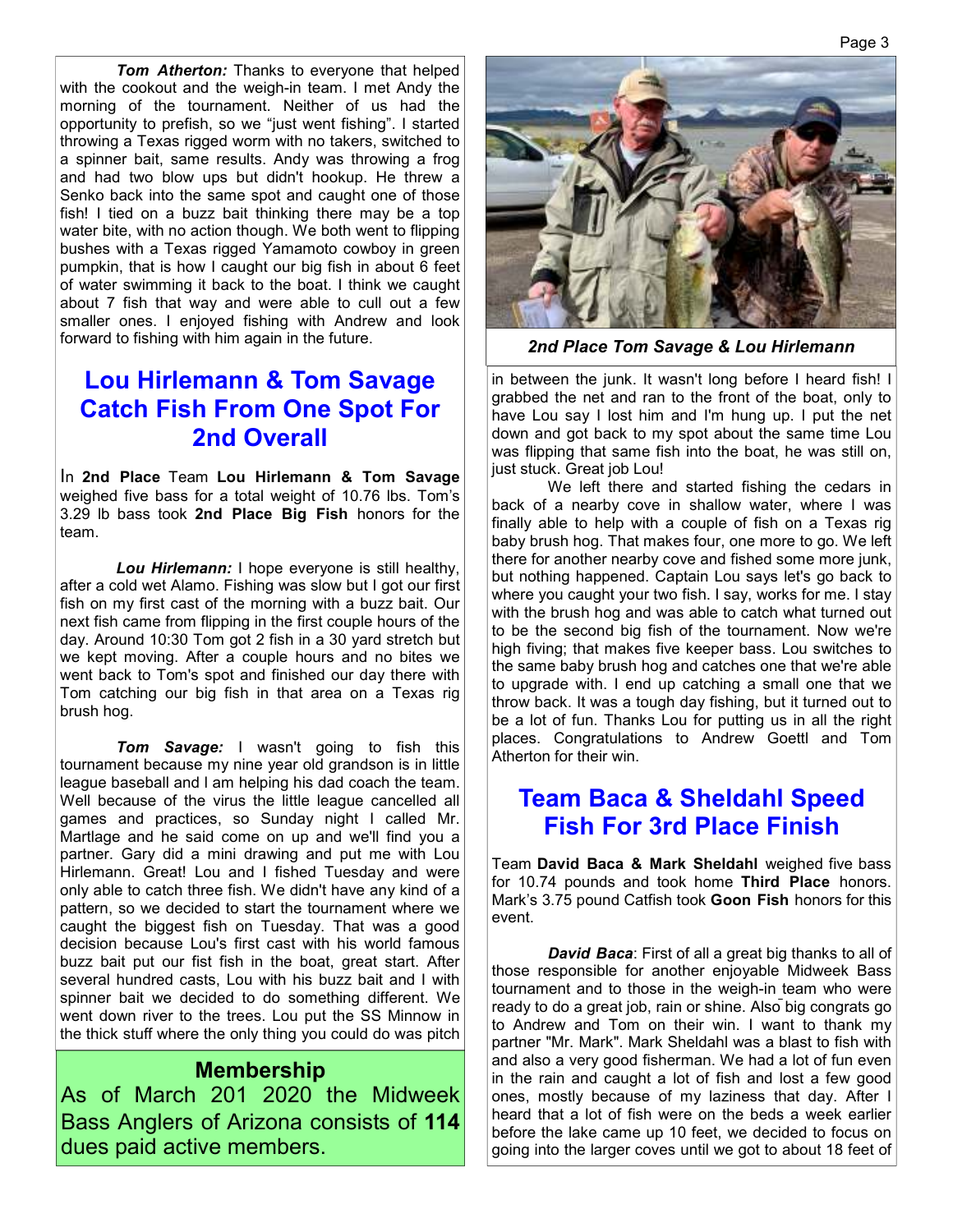

water. We worked the areas on both sides and during prefish those were the only areas I could get bit so we stayed with it. That paid off as the fish did not move back in the coves where the channel was less that 10 ft deep. They simply moved to the closest shorelines where they were before the lake came up. Most of our fish were in 1- 3 ft of water and some came a little deeper in flooded cedars up to 8ft deep. Some of our fish came on spinnerbaits that Mark was having some success with but he later switched to one of my Robo zipper worms that I throw up on the bank and burn it back through the brush. They would just slam it and try and rip the rod away. I also caught several pitching it in the cedars. When Mark tied his worm on he became hard to keep up with and I had to speed up with the net job which made me realize I was a little slow. Thanks again everyone.

### **Team Sean Ballard & Donny Stevens Work One Cove All Day To Finish 4th Overall**

Taking home **4th Place,** Team **Ballard & Stevens**  weighed five fish for a total weight of 10.13 lbs.

 *Sean Ballard:* I managed to get out and fish on Sunday before the tournament and for the first time in a long time I didn't get a bite - I know right! But, I did locate fishable water that had good color and a lot less mud than other parts of the lake. We (Donny Stevens and I)

#### **Tournament Statistics**

Sixty-three men fished 9 hours each, bringing 115 bass to the scales for a total weight of 186.85 pounds with a 2.91 pound average total catch per fisherman. The average weight of each fish was 1.62 lbs. All fish but one were released back into the lake after weighin to fight again another day.



*3rd Place David Baca & Mark Sheldahl 4th Place Donny Stevens & Sean Ballard* 

started Wednesday morning on that spot and Donny and I managed a quick limit by 7:30 AM and we culled all day in the same cove. The bait of choice was Senkos, a Fat Ika, and a new Japanese stick bait that looks like a penis and scrotum - no kidding - but the fish really hammered it. I had a blast fishing with the club's newest member Donny. Congratulations to Andy Goettl and Tom Atherton on bringing in a great limit in tough conditions.

*Donny Stevens: First off I'd like to say thank you* to my boater Sean Ballard, not only is he a great person but he is also a magnificent fisherman. The day started off cold and gloomy but we launched and went towards the right. I'm not sure of the name of the area but I believe it was the second cove to the right where we pulled in and started throwing some reaction baits - with no luck. We then slowed down just a bit. Sean picked up the first fish on a Senko style bait and a light bulb went off and we both decided to slow down and fish stick baits in dark colors watermelon green pumpkin. All fish were caught in 5 to 15 feet of water. I got the biggest fish of the day which was our second fish caught. The rest of the day was a grind spot jumping but ultimately our first spot proved to be where we fished most of the time. I would like to thank Midweek Bass Anglers and note that everybody was inviting and just some good old boys. Again, I'd like to thank Sean. I plan on seeing all you guys at the next tourney.

#### **Rick Brown & Warren Brackey Flip To Finish 5th**

A five fish bag weighing 9.99 lbs was enough to earn Team **Brown & Brackey** the **5th Place** money.

*Rick Brown:* Warren and I started our day in a small cove in the dam area. After about 30 minutes I caught our first fish on a black frog; I was pretty excited about that. Warren, soon caught another one, on a Texas rigged craw. We moved around to a couple other spots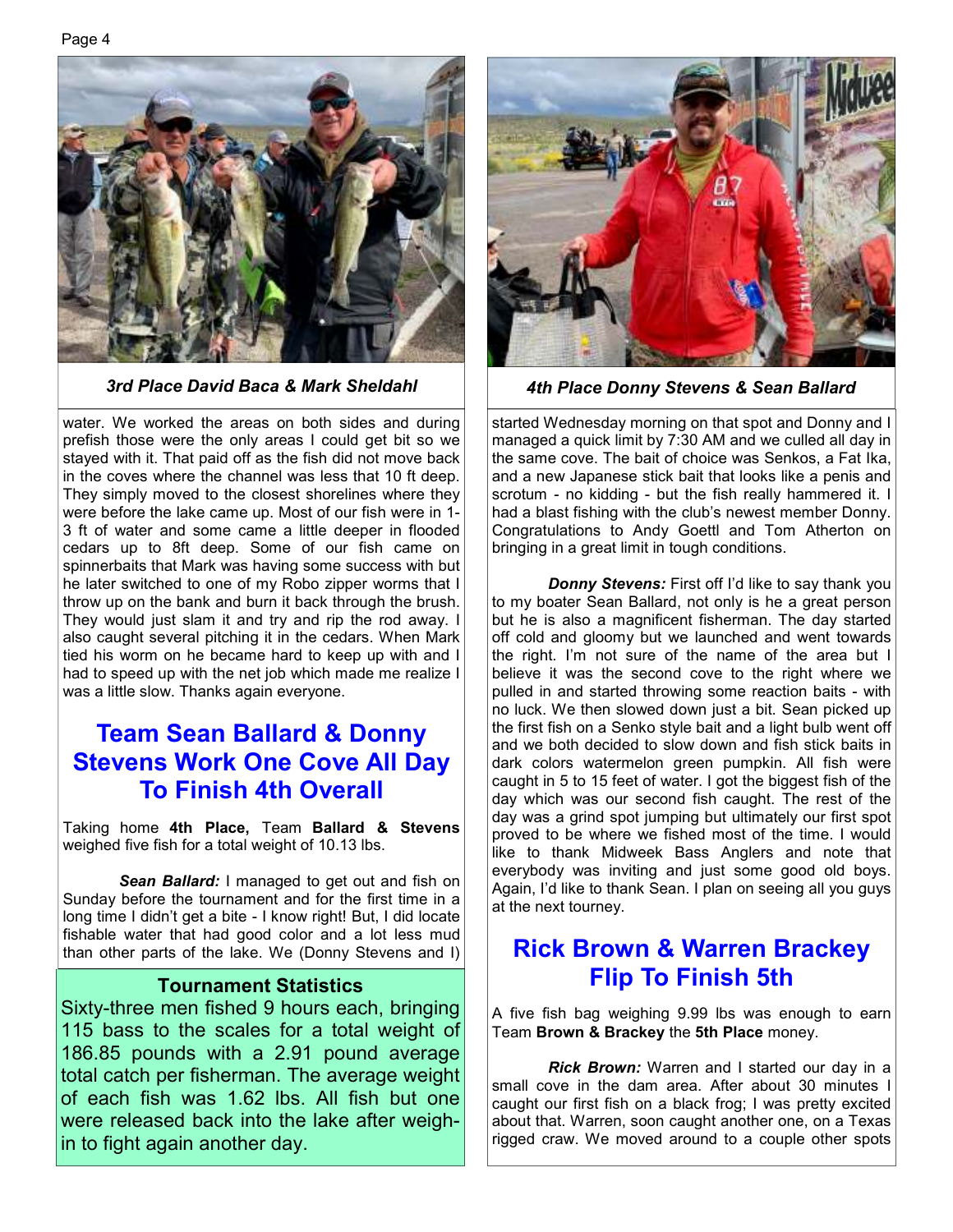

*5th Place Rick Brown & Warren Brackey* 

and managed to pick up another fish flipping trees just north of Cholla ramp. We then moved north into the trees and started catching fish on spinner baits and a couple by flipping creature baits. The fish were small, but under the circumstances they were definitely fun to catch. Thanks to the tournament crew for another perfect job as usual.

*Warren Brackey:* Cool, wet weather and rising water levels challenged Midweek Bass Anglers (MBA) at Alamo Lake. The larger females were yet to move up in numbers onto beds. Stir in the chocolaty water in most areas of the lake and now you had to drop something on the fish's nose to get a reaction.

 It was another fun, well run tournament put on by MBA. Many thanks to our club staff, our stellar weigh-in crew and member volunteers for their hard work. Special thanks to Howard Thomas for towing the club trailer and to all who set-up and served at the burger, brats and blazing beans buffet. Your efforts do not go unnoticed and are very much appreciated.

 First, congratulations to team Andrew Goettl and Tom Atherton for their well deserved victory and for hauling in the big fish. Well done, guys! Also, congrats to everyone who placed and caught big fish in this event.

 This has been a great 2020 for me, being paired with two good friends and scoring to two top tens to start the year. What could possibly compare with that? Being drawn with Rick Brown maybe? The short answer, "Yes, maybe!" I've fished in the club a few years now, so I was aware of Rick's many accomplishments and reputation as one of our club's top competitors. Fishing Alamo with Rick was going to be a chance for me to get to know Rick some, and to learn about bass fishing from one of our club's best anglers first hand.

 Rick and I were able to prefish on Monday and Tuesday. The raised water level and stained water conditions made catching fish difficult on Monday and even harder for us on Tuesday. It was clear to me that Rick's fishing skills were superior to mine. But what impressed me as much, if not more, was his positive attitude when the fish got lock-jaw. We threw everything but the kitchen sink for two days. Rick even threw a frog several times with no reaction. Our fish came on a variety of offerings, spinner baits, Texas-rigged hula grubs and various craw type baits, underspins and Senkos, with six or seven fish being caught Monday and one fish caught Tuesday.

 On game day Rick decided to fish the small cut to the south where we caught fish on Monday, then move north to fish the river area. Not sure how Rick worked all that out. What I do know is our first fish ate Rick's frog! By around 9:30 AM we had 3 average fish in the live-well before moving north. Once we got up north into thicker cover, Rick suggested I throw the spinner bait while he pitched and flipped. Over the next four hours we caught several more fish, upgrading three or four times with two fish over 2 pounds. We just never could get that kicker we knew we needed. A pretty good day all things considered. Rick didn't even seem to mind my stumbling to get the net most of the time.

 I had a great time fishing this event with Rick. I certainly learned alot about the flipping technique and about the importance of persistence and staying positive when the fishing gets tough. It was great getting to know Rick a little better, and it would be my pleasure to be paired with him again anytime.

### **Team Rapp & Johnstonbaugh Work Heavy Brush Finish 6th**

Team **Lester Rapp Jr and Pat Johnstonbaugh** weighed five bass for 9.85 pounds and took home **6th Place**  honors.

**Lester Rapp Jr:** We caught all our fish in clear back waters 2 to 5 feet deep. My co-angler (Pat Johnstonbaugh) is a heck of a fisherman. Thank you all for fishing this tournament. I had a lot of fun and hope to see you next time - tight lines.

 *Pat Johnstonbaugh:* Lester and I pre-fished on Tuesday and it was tough. We caught a few and learned a little about what lures we thought they were biting.

 On tournament day we had luck on craw / brush hog style baits in dark bluegill colors. Even though Lester caught a fish on a squarebill crank, I couldn't duplicate the same. We weren't having any luck on reaction style baits. No spinner bait fish, nor swim jig, chatter bait - nothing! I don't know the lake very well as it was only the 3rd time I fished Alamo. We were on the north side of the lake and it was too muddy for us. We moved to where it was clearer water on I believe the south-east side in the heavy sticks and trees and that seems like where we were able to find our bites. If it weren't for Lester using his boat like a plow to get through the heavy trees, I don't think we would've caught any fish. His boat was littered with debris and it will probably take 3 passes through the car wash to remove all the leaves, branches, and spiders. Two of his rods were pulled into the lake by tree branches - luckily the rods were suspended in trees and even luckier that Lester noticed what had happened and was able to retrieve them fairly easily as they were still near the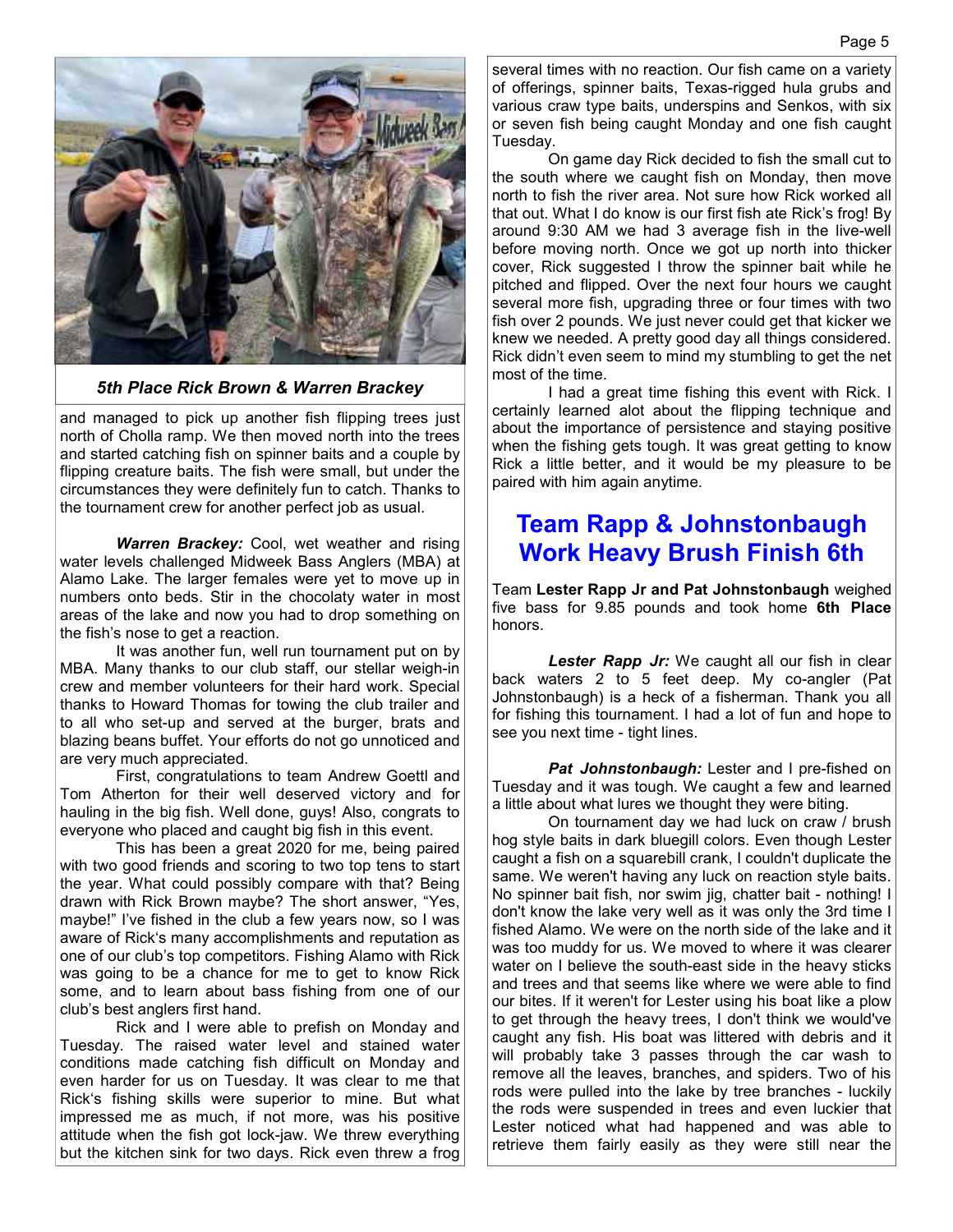

*6th Place Pat Johnstonbaugh & Lester Rapp* 

surface. We found pockets where visibility was 3 - 4 feet and we were able to find a few fish in the 1.5 lb range (all clones) in that clearer water. Having had some luck in clear water, we went on the search for more clear water near the shore and surrounded by trees. The trees seemed to block the current and wind, which left the water less disturbed.

 We caught all our fish on both days in 2 - 7 foot depths. There were so many flooded trees and sticks that it seemed like Texas rigs were all we could use without hanging up every minute. We did have some fun with a bed fish that I couldn't see because the water was too dirty but he came flying out of the water and hit my chigger craw bait like a topwater bait. He was in 4 feet of water and among the 100's of bushes sticking out of the water. He hit my bait 2 more times like he wanted to kill it and then took a break. Lester re-positioned us on the other side of the bush and he was able to land that bass in a couple of casts. We found another area way back in the hidden sticks which was about 4 - 5 feet deep and we cast to the endless amount of dead and sometimes green bushes. It was raining steady around lunch time and I think we were all wishing we were in a hot tub instead of in this weather. Among these bushes I was able to find a 3.2 lb fish and felt lucky to have it.

We fished great together as a team and I really enjoyed fishing with Lester. Congrats to Andy Goettl and Tom Atherton for the win and the big 4.5 pounder! Thanks to the club members who put this all together.

#### **Gary Martlage & Ron Rudzinski Finish 7th Overall**

In **7th Place** Team **Gary Martlage & Ron Rudzinski**  weighed five bass for a total weight of 9.21 lbs.

 *Ron Rudzinski:* I pre-fished on Tuesday with Gary Martlage and we decided to check out the river as he had little luck on Monday fishing the main lake. We found enough action there to make it our first stop on



*7th Place Ron Rudzinski & Gary Martlage* 

tournament day. Wednesday started out kind of slow, but we managed to get a few small ones on Senkos. We eventually started upgrading our fish rotating through spinnerbaits, underspin swimbaits, and Senkos in 5-10 feet of water. Gary and I had a fun day catching about 30 fish. We just couldn't get the kicker we needed.

 Congratulations to Andy and Tom on the win and big fish, nice job. I must also say what a great job our weigh-in team does. I also want to point out how smooth the tournament went considering the cancellations for weather concerns, etc. Thanks Gary, great job. Super job was done by all for the club BBQ on Tuesday evening.

 *Gary Martlage:* I had the pleasure to fish for the first time with Ron Rudzinski. We pre-fished all over the lake, as everyone else did, but could not seem to settle on a productive pattern. We took a ride up river, and found a small area that was holding small buck bass, and decided to start there in the morning. During the tournament, we caught and released over 30 fish, but couldn't get a bigger bite than the 1.75 - 2.00 pound fish, but we had a fun time catching them!

### **Team Steve Grier & Rick Knight Take 8th Place**

Team **Grier & Knight** weighed five bass for 8.92 pounds and took home **8th Place** honors.

**Steve Grier:** Congrats to Andrew and Tom on the win. Thanks to the weigh-in team for a typically smooth job. Shout-out to the club and those who did the work for the barbeque Tuesday night. Good food and a good time - appreciated it!

 I pre-fished alone Monday and didn't find anything and then I pre-fished with my tournament partner Rick Knight on Tuesday. We checked some areas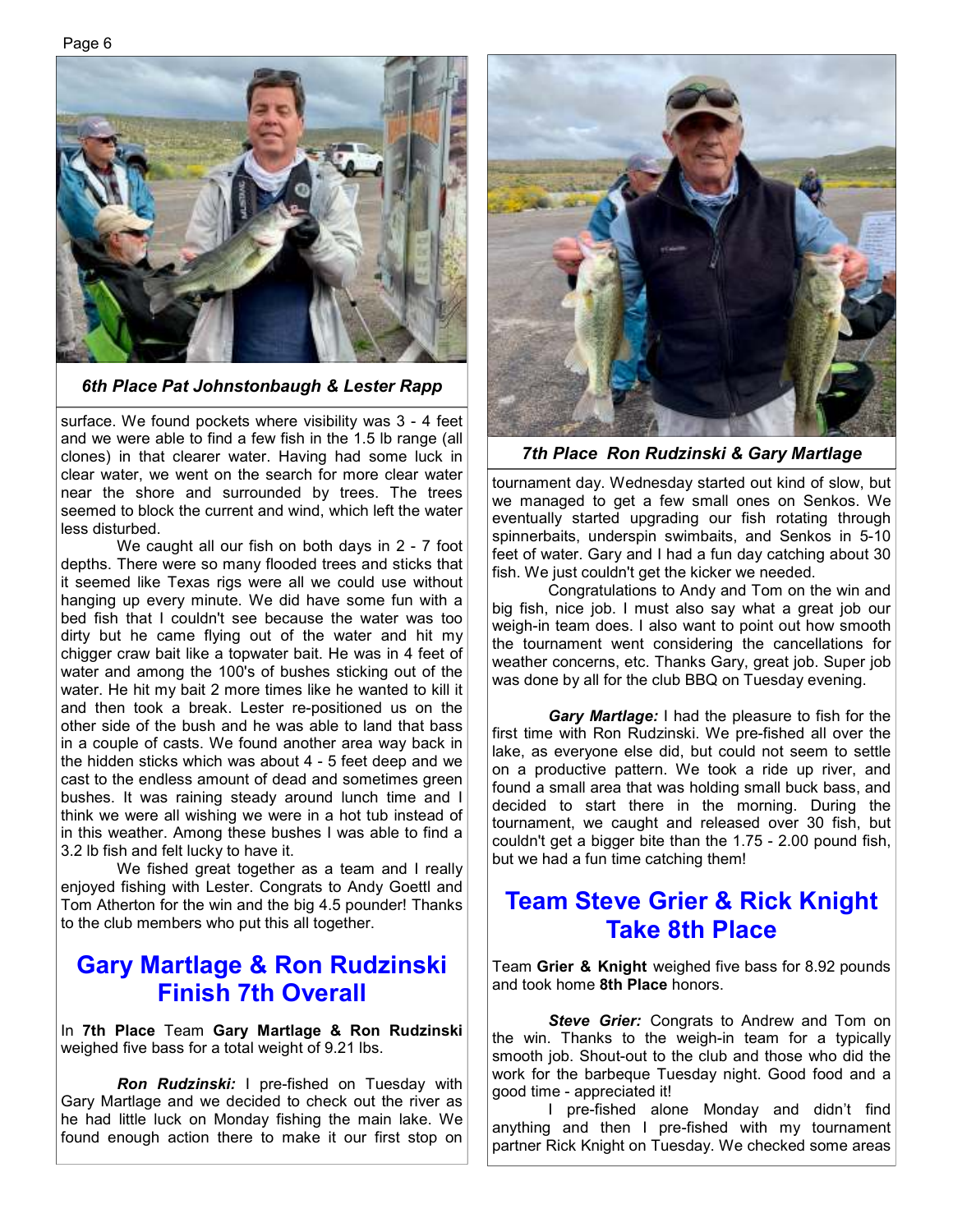

*8th Place Steve Grier & Rick Knight* 

on the main lake with no success. Rick found some fish on Monday with Lester Rapp fishing the trees on the south side in 13 - 15 feet of water. We went there Tuesday and caught a few small fish. We decided to go back to the trees on Wednesday but to go shallow, thinking the fish had moved up. We hadn't fished any shallow water in the area, so we pushed through the trees until we found some and spent the morning fishing cover in 1 - 5 feet. We caught 2 fish and broke another off on the hook set in the first 10 minutes. Things slowed down after that and we managed a small limit by noon that was a little over 8 lbs. We decided to leave the area to try and find a kicker bite. We spent the last 2 hours on the north side fishing shallow on chunk rock banks. We didn't find a kicker but we culled 3 fish to give us our final weight.

 We caught 10 fish for the day, one on a spinnerbait and the rest on Texas rigged chigger craws green pumpkin and watermelon candy. I enjoyed fishing with Rick and look forward to doing it again. He's a good stick and located the fish that got us pointed in the right direction. I also appreciate all his bush-whacking, log removal, and Talon management to help us get in and out of the thick stuff.

 *Rick Knight:* Here is my take on the day of fishing at Alamo. I was lucky to fish with Steve Grier and we had a great day of fishing. We had our first 5 fish in the boat by 9AM. That left us the rest of the day to search for a couple of toads we know are in Alamo, but we just couldn't find them. I had the benefit of pre-fishing before and after the first storm that went through a week before the club tournament. I caught a lot of fish and even landed a 4.58 pounder in the trees, but when the water level went up, the bite slowed. I was glad to have another storm come in the day of the tournament and hoping that bite would come back strong.

We started in shallow water up in the trees. I threw a watermelon candy - crazy legs chigger craw pretty much all day. After noon, we decided to move to another location on the other side of the lake, again in shallow water. I changed to a black spinner bait with silver willow blades. We found some fish in this area, but nothing big enough. Congratulations to all those that won and thanks to Gary Grimes for the barbecue on Tuesday night. It was another great time with everyone.



#### **Weighing-In**  *By Gary Martlage*  **Tournament Director**

The third tournament of 2020 is now history. Our tournament went very smoothly, starting with the prelaunch meeting, to getting on the water. I think we launched 30 plus boats in record time as we were all ready to go with 15 minutes to spare for safe light. Catching fish was the only problem our club had, as the expected heavy sacks of bass did not materialize. At the end, getting back to using the club weigh bags sure did help the weigh-in. All were used, and the line was still short, thanks to the excellent help of the weigh-in crew. Thanks for all you do!

Our next tournament, as of now, is still on. I received an email from the TNF Ranger station, giving some recommendations on how to be cautious during sign up, and weigh-in procedures. Sounds to me they are NOT going to cancel our permit, so we're on! See you all at Roosevelt, April 22nd.

#### **Guest Column**  *By Joe Michels*

**Joe Michels** here, I was the co-angler in boat # 2 and I am the newest club member.

 Doyle Wofford and I had about 1 hour on the water on Tuesday. It was warm and dry! We stayed by the dam because of reports that Doyle had received about the darker water in the river and that fishing was tough. I started with a spinnerbait and caught two small fish in about 30 minutes. That was a good sign.

 On tournament day, we went back to the same place and the water was darker than the day before. It seemed like the darker water had moved closer to the dam. We moved from the north side to the south side into

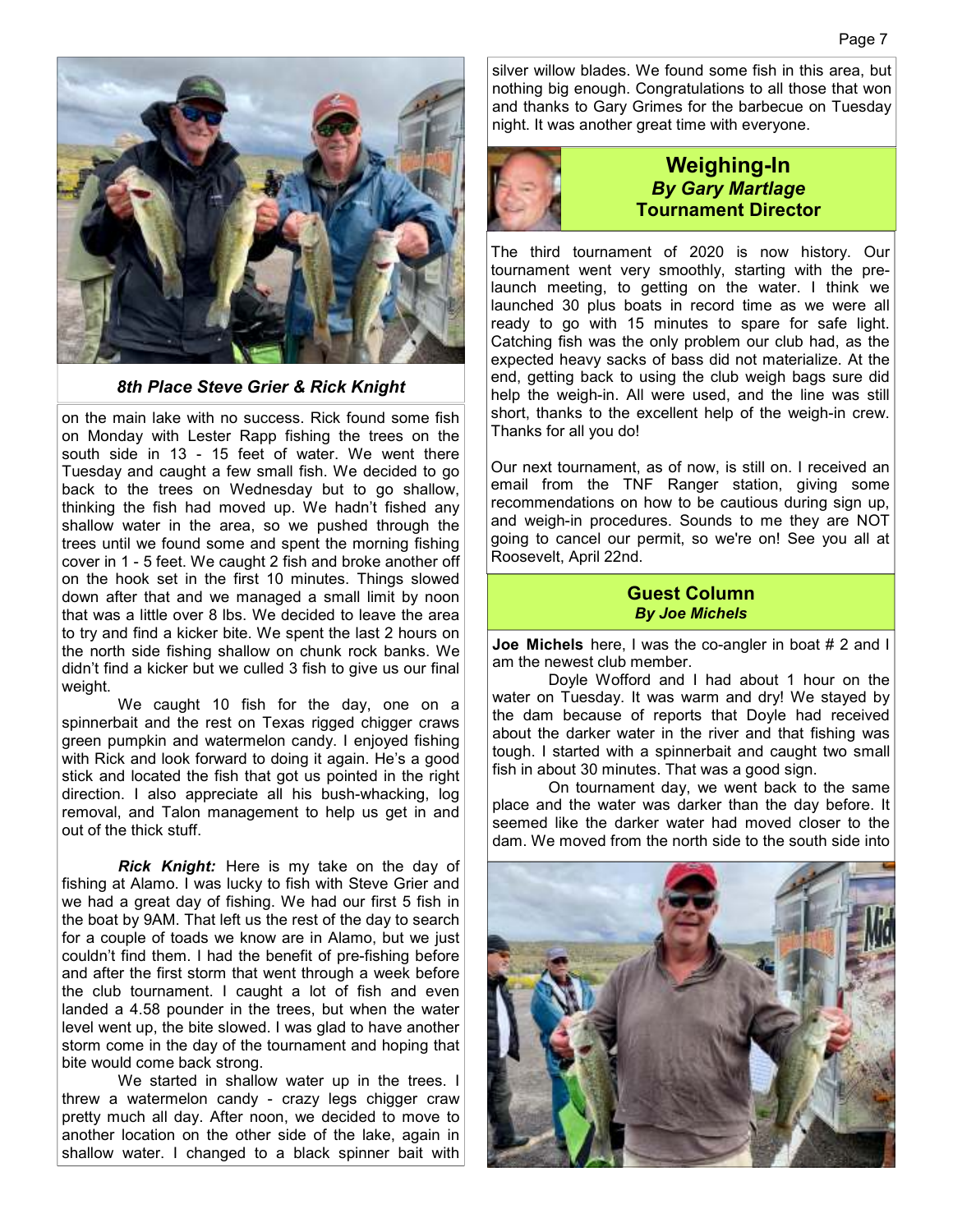cleaner water and I caught two very small fish on a blade. Doyle was fishing Senkos and a Texas rig but didn't get a bite there. So we moved into the middle of the lake on the north side. Again the water was much darker with great looking structure with green bushes everywhere. Perfect for flipping and spinnerbaits, but nothing was biting. (In two weeks Alamo will explode!)

 We then moved to the south side of the lake into cleaner water. I kept flipping and throwing spinnerbaits and Doyle used Texas rigs. Texas rigs started working. We used brush hogs and fished them through the bush line in about 8 feet of water. We also caught some bass between the bank and the brush line. We had to swim and pull the brush hogs through the bushes; I could not get them flipping into the bushes. It seems they wanted it moving horizontally through the bush limbs and not vertically flipping.

 We caught 10 - 14 fish all day, with nothing over 2 lbs. We never had a good one on. A solid 3 lber would have helped our weight immensely.

 April at Roosevelt should be amazing. By then the rivers will settle, the water will warm and the bass will be in the spawn. I expect big bags fishing shallow water. Power fishing will win along with blades, flipping,and bed fishing in heavy cover.

 I am really glad to be part of Midweek Bass Anglers and I am looking forward to fishing with each of you.



#### Photo Scrapbook - Lake Alamo March 18, 2020